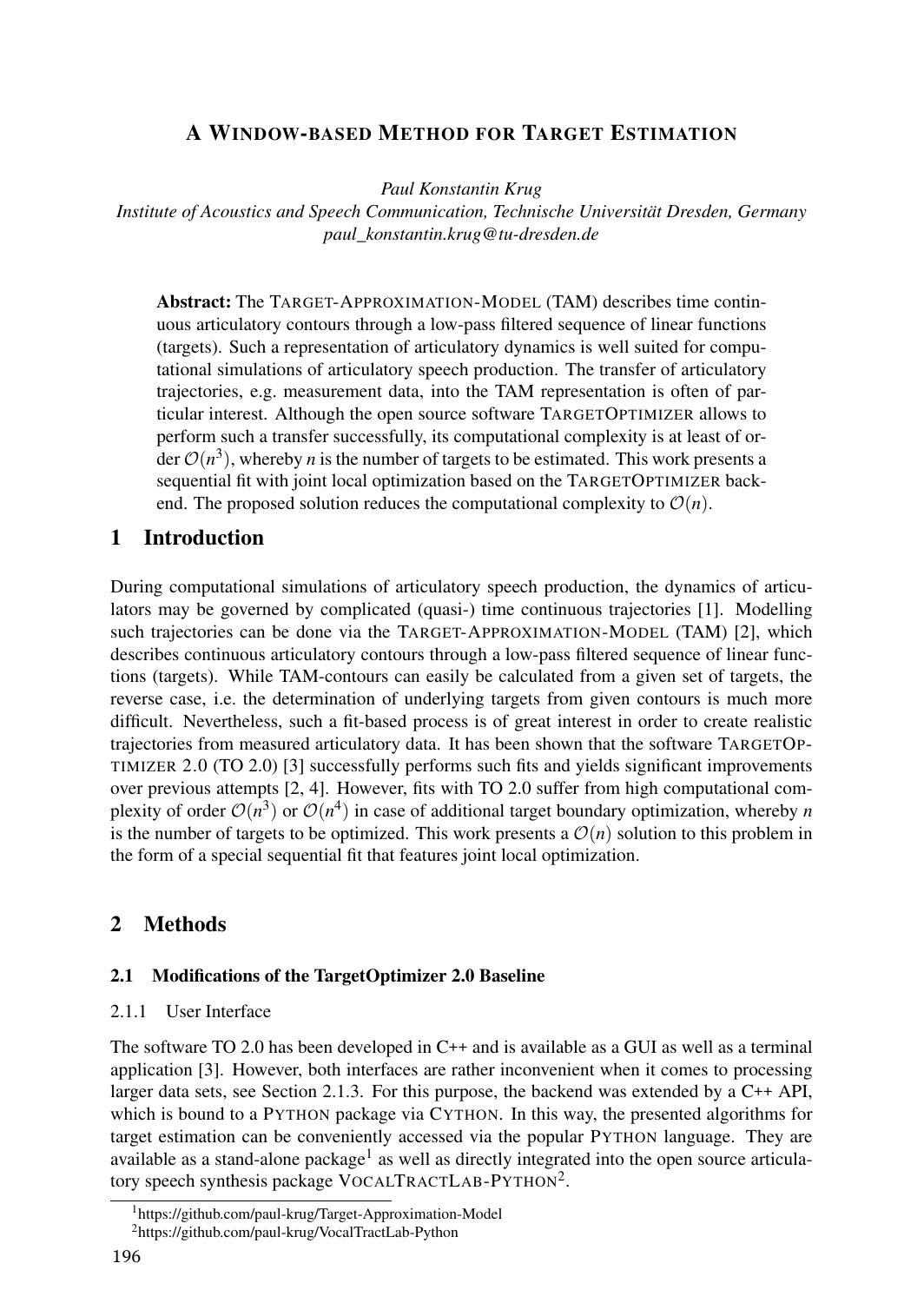

Figure 1 – Target fits with and without onset optimization are drawn as solid and dashed lines, respectively. Data points are drawn as orange dots, the first target boundary is drawn as a vertical dashed line.

#### 2.1.2 Onset Optimization

The TO sets the onset value of the fit to be equal to the first value of the contour to be fitted. This behaviour is not optimal, as it imposes a hard constraint for the fit of the first target, as visualized in Figure 1. Therefore, fits of short contours with only single or a few targets can result in an unnecessary large error between the fit and the respective data points. This work fixed this issue by introducing the contour onset as a new parameter of the TO optimization. Since this is a single parameter, and its optimization is independent of the number of targets to be estimated, the increase in computation time due to this modification is only a small constant.

#### 2.1.3 Data Pre and Post Processing

Although the predecessor software TO 2.0 could theoretically also process non-pitch data, in practice this required (i) a source code modification to remove a Hertz-to-semitone scale conversion that was applied to input data and (ii) non-pitch data would have to be loaded through PitchTier files which is inconvenient. Further, general non-pitch input data may also come with widely varying scales of the data. This leads to problems with the search space parameters, which are defined to operate at a certain scale only.

This work presents solutions to all three issues: First, the log-scale conversion was removed. However, fitted contours can be exported at the semitone-scale if the user wishes to do so. Second, due to the convenient PYTHON interface users can load input data in various ways, either from text files (csv, PitchTier, etc.) or directly from PYTHON-related data structures such as PANDAS data frames or NUMPY arrays. Last but not least, the scaling issue was solved by introducing an automatic normalization of the input contours to the range between  $[0,1]$ . After performing the fit, the resulting targets are re-scaled to the original scale.

### 2.2 Window-based Sequential Fits

In contrast to earlier works [2], targets are not fitted one after another. Instead, a time window with a variable length of *w* adjacent targets is defined, which is shifted gradually over the entire sequence. In each step of this iterative process, *w* connected targets are jointly optimized. This way, one can benefit from both the better performance of global optimization and the lower computational complexity of sequential optimization. This procedure has the following consequences: (i) The number of joint optimizations is  $n_0 = \lfloor (n - w)h^{-1} \rfloor + 1$ , whereby *h* denotes the *hop length*, i.e. the size of the window shift in each step. It applies  $1 \le h \le w-1$ . (ii) Multiple results may be obtained for the same targets and these must be somehow processed in order to obtain a final result for the whole sequence. This process is visualized in Figure 2. The computation time  $\Gamma_s$  of the window-based sequential fit is a linear function of the number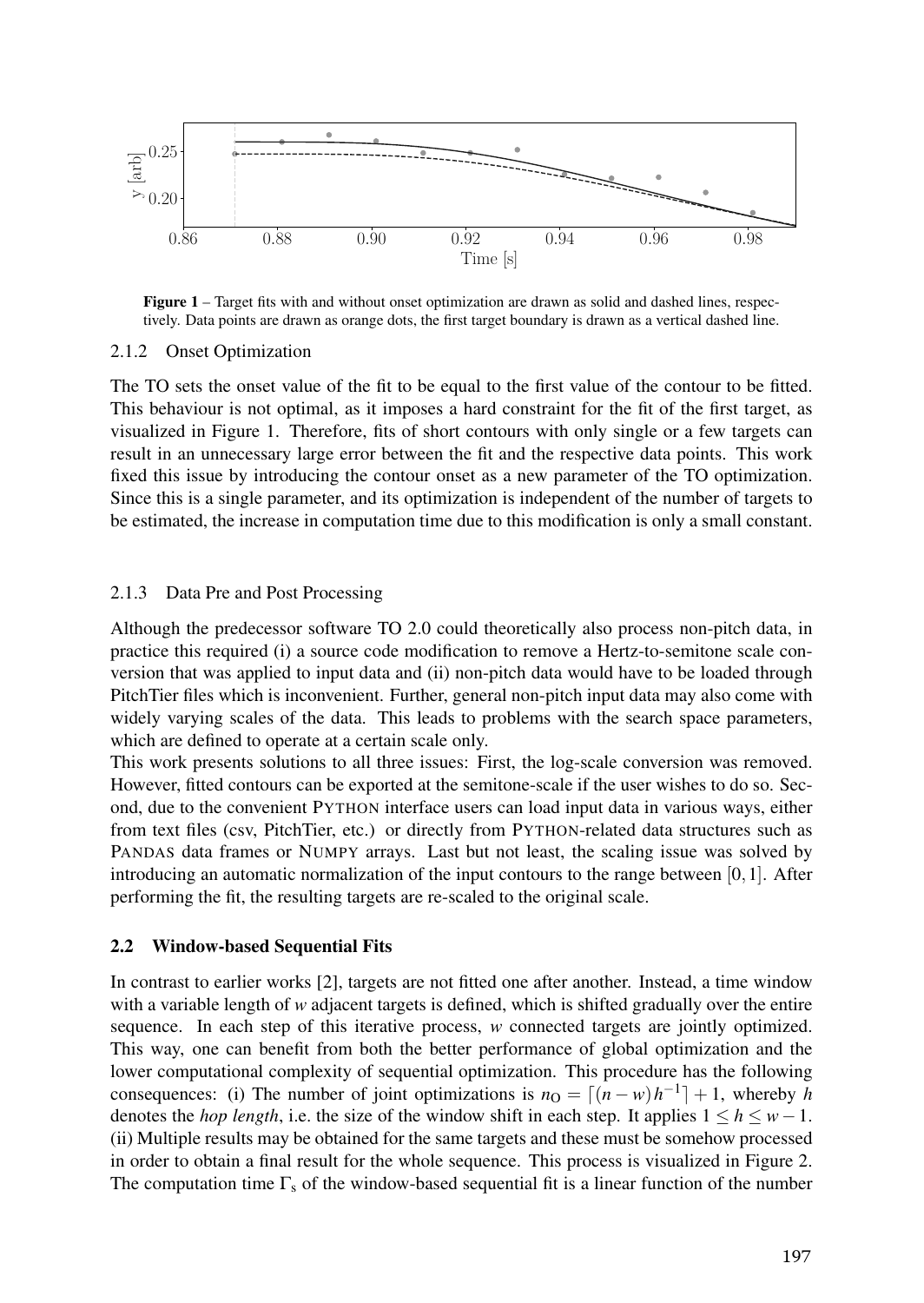

**Figure 2** – A contour with five targets is optimized using a window-based sequential fit with  $w = 3$  and  $h = 1$ . The process takes three iterations, visualized from top (first) to bottom (last). The first targets of the second and third iterations (indicated by red crosses) can not be used for the final fit contour due to the TAM onset momentum. Targets that are fitted in more than one iteration can be averaged, or as done throughout this work, the target from the last respective iteration is used. In this case that means: target 1 and 2 from iteration 1, target 3 from iteration 2 and target 4 and 5 from iteration 3.

of targets to be fitted and it is calculated via:

$$
\Gamma_{\rm s} = \sum_{i=1}^{n_{\rm O}} \Gamma_{\rm g}(\omega_i),\tag{1}
$$

whereby,  $\Gamma_{g}(\omega_i)$  denotes the computation time of the global optimization over a contour interval  $\omega_i$ .

#### 2.3 Window-based Sequential Fits with Boundary Optimization

The sequential fitting procedure becomes more complicated in case of the additional target boundary optimization. This is due to the fact that the optimized boundaries depend on the current position of the window. Optimized bounds of the same target will therefore differ for varying window positions. One solution is to use the average position of the respective target boundary. However, the values found for slope, offset and time constant will then no longer correspond to the respective target boundaries, which can lead to large errors in the fit contour. Also averaged values for slope, etc. are of little help in this case.

This work presents a solution using a multi-stage fit: First, a window-based sequential fit with boundary optimization is performed. For overlapping targets, the average optimized boundary positions are calculated. This procedure may be repeated  $n_P - 1$  times (whereby  $n_P$  denotes the *number of passes*) by using the optimized boundaries from an iteration *i* as initial boundaries for the next iteration  $i+1$ . Subsequently, a normal (fixed boundary) window-based sequential fit is performed, which estimates the optimal target parameters within the determined (shifted) boundaries. This way, the computation time  $\Gamma_{s,B}$  of the sequential fit with boundary optimization still remains a linear function of the number of fitted targets:

$$
\Gamma_{\mathbf{s},\mathbf{B}} = \left( \sum_{i=1}^{n_{\mathbf{p}-1}} \sum_{j=1}^{n_{\mathbf{O},i}} \Gamma_{\mathbf{g},\mathbf{B}}(\boldsymbol{\omega}_{ij}) \right) + \sum_{k=1}^{n_{\mathbf{O},i}} \Gamma_{\mathbf{g}}(\boldsymbol{\omega}_{ik}) \Big|_{i=n_{\mathbf{P}}}.
$$
\n(2)

Thereby,  $\Gamma_{g,B}(\omega_{ij})$  denotes the computation time of the global fit with boundary optimization over a contour interval  $\omega_{ij}$ .

#### 2.4 A Monte Carlo Generator for TAM Contours

For the evaluation of fit performances, a Monte Carlo method for generating TAM contours was developed. Thereby, TAM contours are derived from sequences of targets with random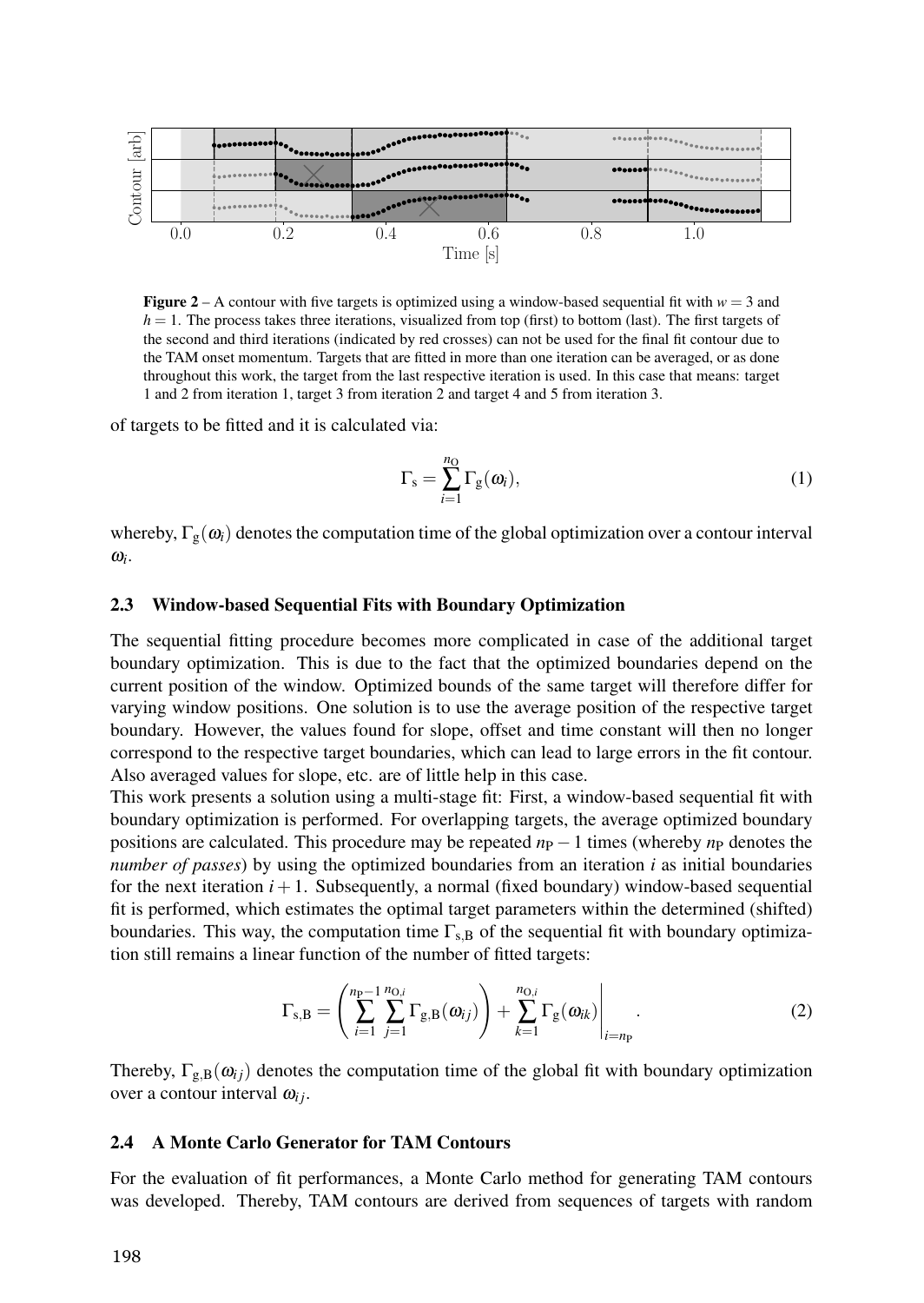parameter configurations. Compared to evaluations with measured data (e.g. pitch data), this method has the crucial advantage that the obtained contours are actually based on targets and are not only described by targets. Consequently, the real underlying targets are available for the evaluation of the fits. Several different data sets were created. In the case of the first set (D1), 1000 individual targets  $(n = 1)$  were generated. For the second data set (D2), fifteen sets  $(n = 1, \ldots, 15)$  with a size of 10 target sequences each were generated using the Monte Carlo method. Thereby, the target parameters were drawn from uniform distributions within the value ranges that are given in Table 1. The slope parameters were *balanced*, which means that they were either set to zero or drawn from the respective uniform distribution with a 50% chance. For both data sets, the contours were calculated on the basis of the individual targets or target

sequences. TAM contours were derived at a sample rate of  $f_{TAM} = 100$  Hz. With a probability of 50%, the contour of a target was masked on a contiguous interval with a length between 40% and 60% of the target. Additionally, function values were individually shifted by a random value drawn from a normal distribution ( $\mu = 0$ ,  $\sigma = 0.01$ ). These two operations provide contours that represent a more realistic scenario due to the similarities to pitch data. For a third data set TAM contours were derived at different sample rates of (25, 50, 100, 200, 400)Hz. In this case no masking was applied and no noise was added. The three data sets were used for different experiments, as described in the following section.

| $t_0$ s | VΩ | d [s] | m $[s^{-1}]$                                                                      | $\tau$ [10 <sup>-3</sup> · s] |
|---------|----|-------|-----------------------------------------------------------------------------------|-------------------------------|
|         |    |       | Range   $[0.0, 1.0]$   $[0.0, 1.0]$   $[0.1, 0.4]$   $[-0.5, 0.5]$   $[0.0, 1.0]$ | [5, 25]                       |

**Table 1** – Value ranges of the parameters sampled by the Monte Carlo generator. The parameters  $t_0$  and  $v<sub>O</sub>$  refer to the onset time and onset value of a target sequence, respectively. The parameter d describes the target duration. The parameters m, b and  $\tau$  denote the slope, offset and time constant of a target [3].

## 2.5 Experiments

Different experiments were performed, which are described in more detail below. For the evaluation of the fits, the following observables were defined:  $R_D$  and  $\rho_D$  (which denote the root-mean-square error (RMSE) and the Pearson correlation coefficient between the fit and the contour data points, respectively), as well as  $R_m$ ,  $R_b$  and  $R_\tau$  (which denote the RMSE between the estimated slope, offset and time constant parameters and the corresponding true parameter values, respectively). For fits with boundary optimization, the RMSE  $R_B$  between the true boundaries an the optimized boundaries was calculated instead of  $R_m$ ,  $R_b$  and  $R_\tau$ , since a direct comparison of true and estimated target parameters is not possible when the boundaries are different.

For all optimizations, the search space limits were set equal to the sampled target parameter ranges shown in Table 1. The other optimization parameters were set to the TO 2.0 default values, see [3]. All calculations were performed on an Intel® Core<sup>TM</sup> i7-1065G7 CPU.

### 2.5.1 Experiment 1

The first experiment was conducted in order to evaluate the effect of onset optimization. For this purpose, the data set D1 was used. All targets were fitted both without and with onset optimization. Since the dataset contains only single targets, the distinction between sequential and global fit is irrelevant. However, a fit with and without boundary optimization was performed in each case, since the shift of the first target boundary is possible within certain limits [3] and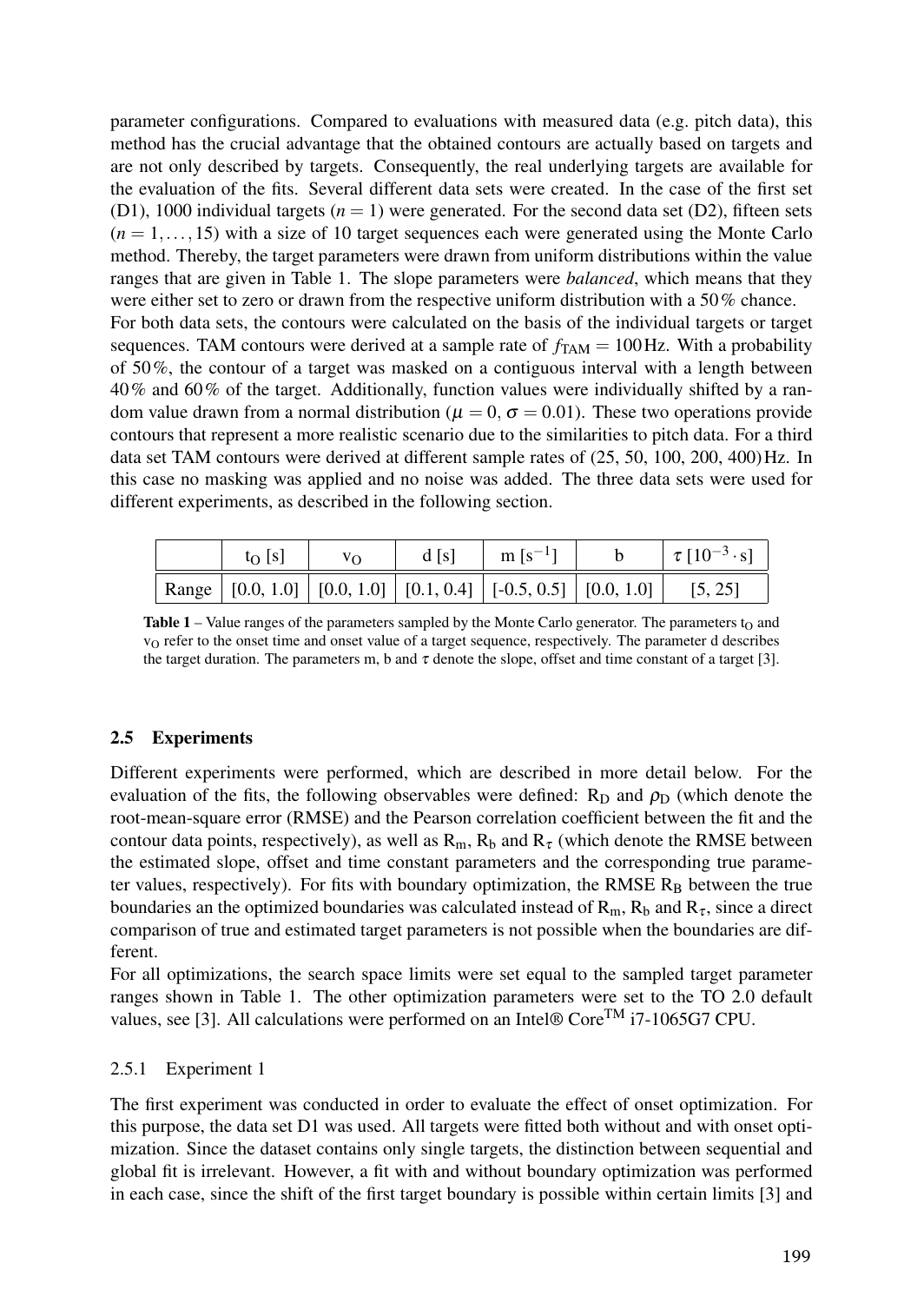provides additional freedom for the onset optimization.

In all further experiments, the onset optimization was used without being explicitly mentioned.

## 2.5.2 Experiment 2

For the second experiment, the data set D2 was used. Targets were estimated (without boundary optimization) once with global optimization and once with the window-based sequential optimization method with  $w = 3$  and  $h = 1$ . Additionally, the same kind of fits were performed on shifted boundaries and uniform distributed boundaries in order to test the performance under the condition of non-optimal boundaries. In the former case, a Gaussian distributed noise  $(\mu = 0.0 \,\text{ms}, \sigma = 50 \,\text{ms})$  was added to the true boundary positions. To prevent a possible time overlap, the boundaries were then sorted in time ascending order. Subsequently, if the first boundary was located after the first data point, the boundary was shifted accordingly. Similarly, if the last boundary was located before the last data point, the boundary was shifted accordingly. The evenly distributed boundaries were created as in the previous work [3].

## 2.5.3 Experiment 3

The third experiment was designed to evaluate the boundary optimization performances by the global and window-based fits. For this experiment, the data set D2 was used with the same shifted boundaries as in the second experiment. The same fits were carried out but with activated boundary optimization. In the case of the sequential method, the parameter  $n<sub>P</sub>$  was set to 2. In contrast to the previous experiment, only sequences with  $n \leq 10$  were considered in order to reduce the high computational costs.

## 2.5.4 Experiment 4

The last experiment was conducted in order to investigate the target reconstruction performance for different sample rates of the input contour. Information about this performance might be helpful in situations where a specific data sample rate is required, e.g. for time series input or output vectors of neural networks or if a certain kind of data reduction is desired.

For this purpose, the targets of data set D3 were estimated (without boundary optimization) with the window-based sequential optimization method with  $w = 3$  and  $h = 1$ .

# 3 Results

# 3.1 Experiment 1

The effect of the onset optimization is shown in Table 2. It can be seen that the onset optimization significantly reduces the median value of  $R<sub>D</sub>$  by 5.2% (without boundary optimization) and 5.6% (with boundary optimization) compared to the respective case without onset optimization. At the same time the median computing time is significantly increased by  $37.5\%$  and  $93.3\%$ percent for fits without and with boundary optimization, respectively. Although this may sound like a drawback, the increase in computing time is only a constant on the order of a few milliseconds, so it does not matter much for fits of longer sequences. In case of  $\rho_D$ ,  $R_m$ ,  $R_b$  and  $R_{\tau}$ no significant differences were found between the fits with and without onset optimization.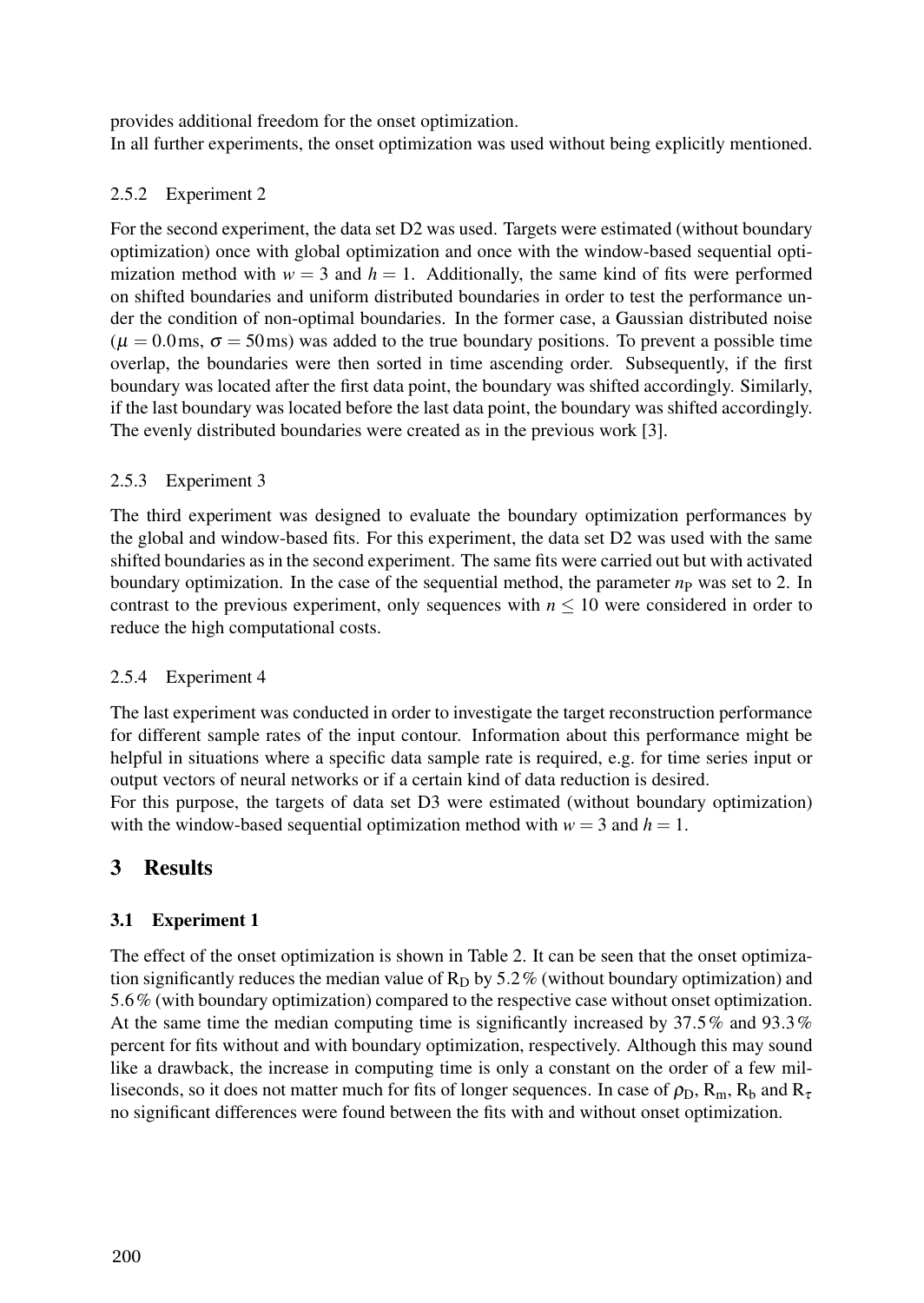|                         | $\Gamma$ [10 <sup>-3</sup> ·s] | $\rho_{\rm D}$ | $R_D$      | $R_m$ [s <sup>-1</sup> ] | R <sub>h</sub> | $R_{\tau}$ [10 <sup>-3</sup> · s] |
|-------------------------|--------------------------------|----------------|------------|--------------------------|----------------|-----------------------------------|
| <b>Baseline</b>         | $8.0^{\star}$                  | 0.995          | 0.01075    | 0.078                    | 0.02           | 1.13                              |
| Onset optimization      | 11.0                           | 0.995          | $0.01019*$ | 0.079                    | 0.02           | 1.24                              |
| Boundary optimization   | $15.0*$                        | 0.994          | 0.01101    | 0.130                    | 0.286          | 4.98                              |
| Onset $+$ boundary opt. | 29.0                           | 0.994          | $0.01039*$ | 0.139                    | 0.279          | 5.08                              |

Table 2 – Results of experiment 1. The table shows the median values. Better values are indicated by bold numbers. A star indicates a significant difference between the values obtained without and with onset optimization. Thereby *significant* means *p* < 0.05 based on Mood's median test.

#### 3.2 Experiment 2

The left plot in Figure 3 shows the computation time Γ required for the fits as a function of the target sequence length  $n$ . It can be seen that the computation time in the case of the global optimization (Global) is well described by a third order polynomial, while the data for the window-based sequential method (WBS) can be described by a linear function. The middle and right plots in Figure 3 show the  $R_D$  and  $\rho_D$  distributions, respectively. It can be seen that the window-based method reduces the error between fit and contour compared to the global method while increasing the corresponding correlation coefficient. The distributions are significantly different ( $p < 0.01$ ), based on two sided Kolmogorov–Smirnov (KS) tests.



Figure 3 – Left: Computation time needed for fits with joint optimization (Global) and the proposed method (WBS) as a function of the number of targets within a given contour. Middle: RMSE between the fit and respective data points. Right: The corresponding distributions of the correlation coefficient.

Figure 4 shows the corresponding results for  $R_m$ ,  $R_b$  and  $R_\tau$ . The distributions of fits using the window-based method are consistently shifted to lower values compared to the data from the joint optimizations. The respective distributions are significantly different ( $p < 0.01$ ), based on two sided KS tests.



Figure 4 – Distributions related to the target parameter estimation accuracy.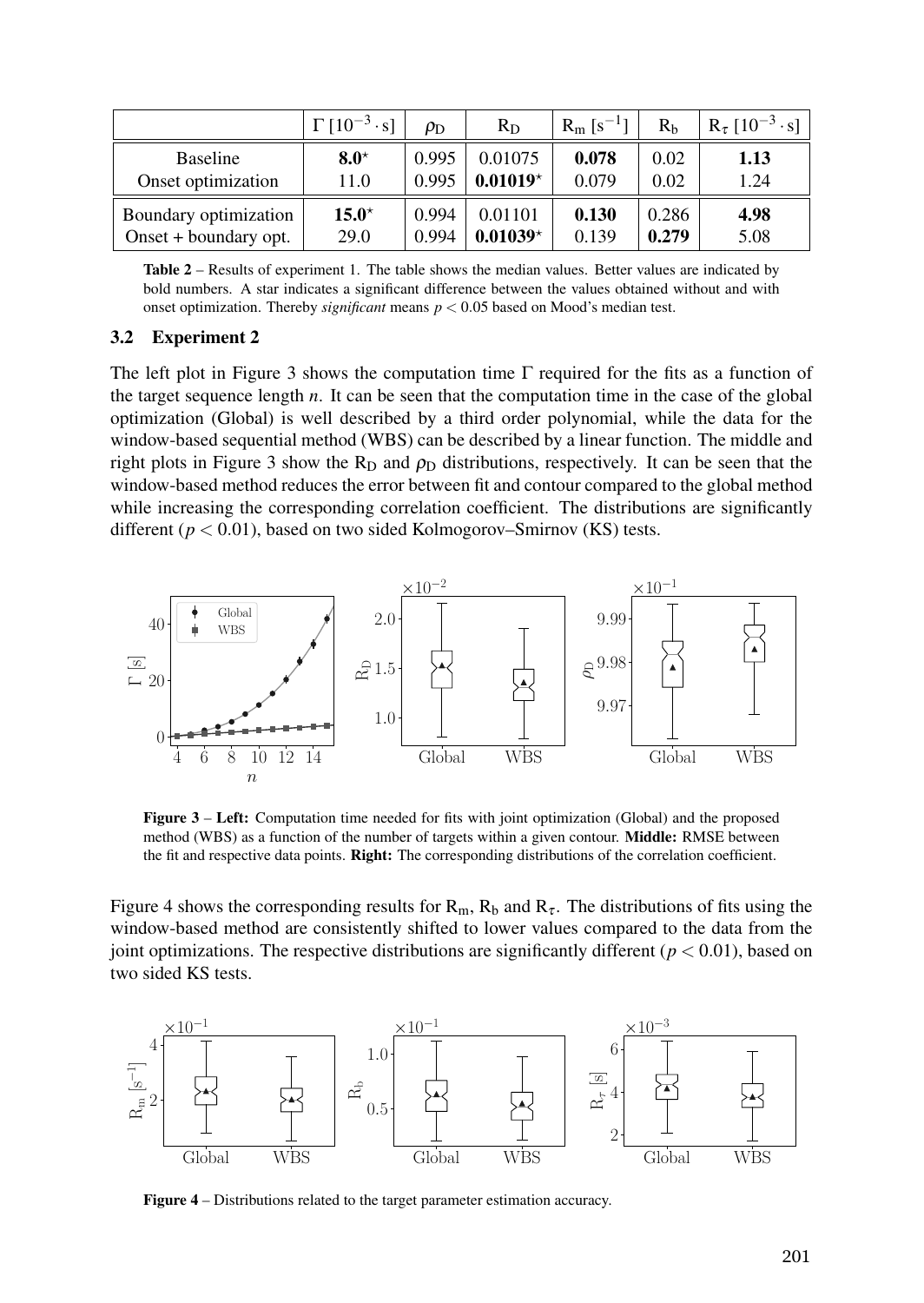

Figure 5 – Results of fits without boundary optimization on shifted (SB) and uniform boundaries (UB). In the right plot polynomials of order 3 and 1 were used to fit the Global and WBS results, respectively. Results of target estimation fits using WBS are indicated by hatched boxes in the middle and left plots.



Figure 6 – Results of fits with boundary optimization. In the right plot polynomials of order 4 and 1 were used to fit the Global (SB) and WBS (SB) results, respectively. Results of target estimation fits using WBS are indicated by hatched boxes in the middle and left plots.

The results of the global and window-based sequential target estimation for data set D2 with shifted boundaries (SB) and uniformly distributed boundaries (UB) are shown in Figure 5. One can see that the optimizations with uniform boundaries require less computation time than with the shifted boundaries (left plot). However, the RMSE tends to be larger (middle plot) and the correlation coefficient values tend to be smaller (right plot). No significant differences were found between the respective distributions of the global and the window-based method.

#### 3.3 Experiment 3

Figure 6 shows the results of the third experiment. The left, middle and right plots show the computation time, the distributions of  $R_D$  and the distributions of  $\rho_D$ , respectively. Results are shown for the fits with boundary optimization, where the boundaries were initialized with the shifted real boundaries (SB). In addition, the results for fits with boundary optimization and uniform boundary initialization are shown (UB). It can be seen that the WBS method significantly reduces the computation time, but the error  $R<sub>D</sub>$  is significantly larger and the correlation coefficient is significantly smaller compared to the global optimization method.

The median values for  $R_B$  are 31.9ms (SB) and 56.8ms (UB) in case of the global optimization and 212.7ms (SB) and 198.2ms (UB) in case of the window-based sequential optimization, which performs significantly worse in this regard  $(p < 0.01$ , based on a two-sided KS test). In both cases no significant difference was observed between the  $R_B$  distributions of the SB and UB optimizations. The median RMSE between the true and shifted boundaries is 43.6ms. This means that in the case of global boundary optimization on the shifted boundaries, the median